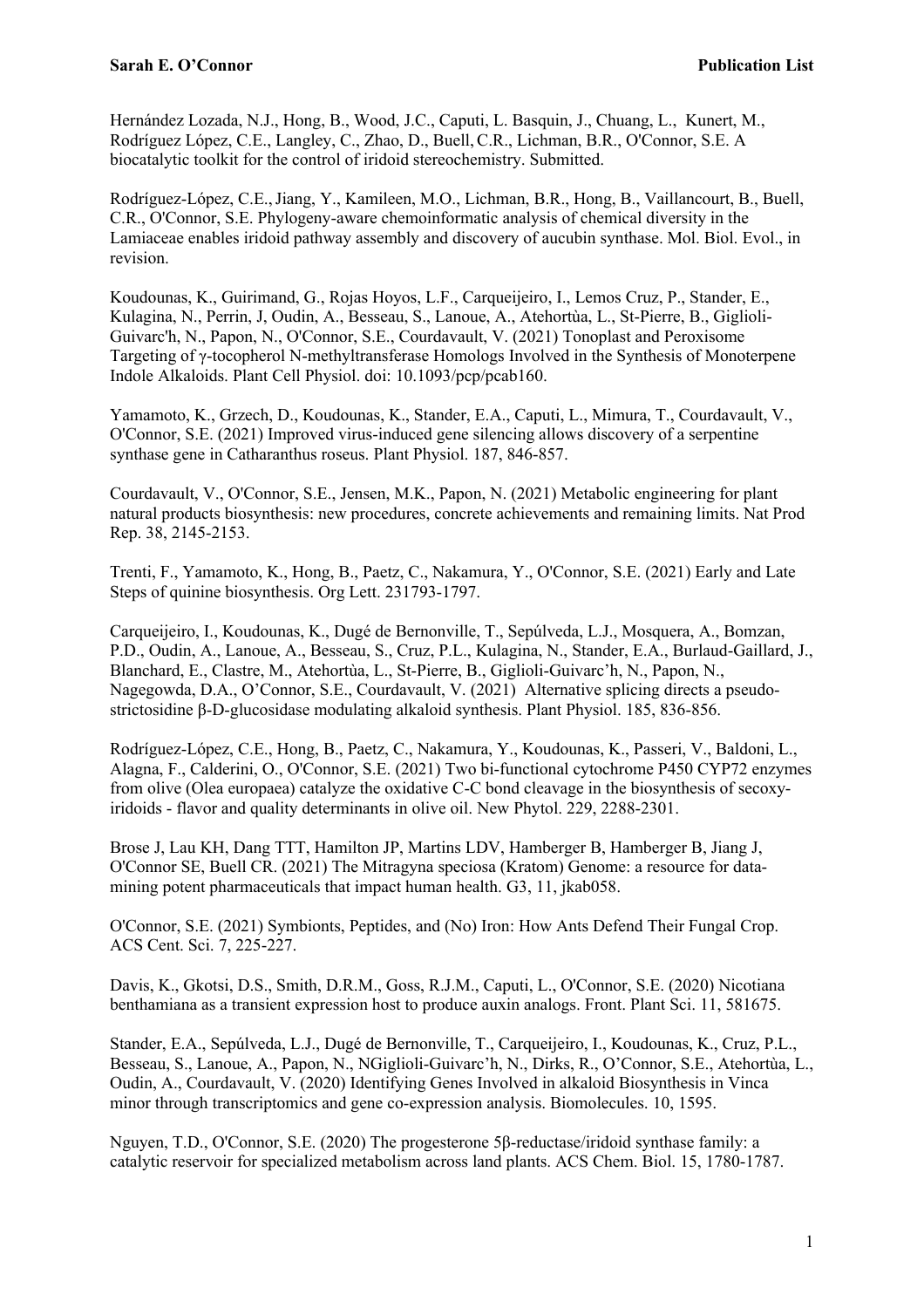Lichman, B.R., Godden, G.T., Hamilton, J.P., Palmer, L., Kamileen, M.O., Zhao, D., Vaillancourt, B., Wood, J.C., Sun, M., Kinser, T.J., Henry, L.K., Rodriguez-Lopez, C., Dudareva, N., Soltis, D.E., Soltis, P.S., Buell, C.R., O'Connor, S.E. (2020) The evolutionary origins of the cat attractant nepetalactone in catnip. Science Adv. 6, eaba0721.

Dávila-Lara, A., Rodríguez-López, C.E., O'Connor, S.E., Mithöfer, A. (2020) Metabolomics analysis reveals tissue-specific metabolite compositions in leaf blade and traps of carnivorous Nepenthes plants. Int. J. Mol. Sci. 21, 4376.

Palmer, L., O'Connor, S.E. (2020) Virus-induced gene silencing in Nepeta. Methods Mol. Biol. 2172, 111-121.

Dugé de Bernonville, T., Maury, S., Delaunay, A., Daviaud, C., Chaparro, C., Tost, J., O'Connor, S.E., Courdavault V. (2020) Developmental methylome of the medicinal plant Catharanthus roseus unravels the tissue-specific control of the monoterpene indole alkaloid pathway by DNA methylation. Int. J. Mol. Sci. 21, E6028.

Chung, K., O'Connor, S.E. (2020) Biosynthesis of vinblastine. In: Hung-Wen (Ben) Liu, Tadhg P. Begley (eds.) Comprehensive Natural Products III: Chemistry and Biology. vol. 2, pp. 642- 685.

Caputi, L., Franke, J., Bussey, K., Farrow, S.C., Curcino Vieira, I. J., Stevenson, C. E. M., Lawson, D. M., O'Connor, S.E. (2020) Structural basis of cycloaddition in biosynthesis of iboga and aspidosperma alkaloids. Nat. Chem. Biol. 16, 383-386.

Walia, M., Teijaro, C.N., Gardner, A., Tran, T., Kang, J., Zhao, S., O'Connor, S.E., Courdavault, V., Andrade, R.B. (2020) Synthesis of (−)-Melodinine K: A case study of efficiency in natural product synthesis. J. Nat. Prod. 83, 2425-2433.

Courdavault, V., O'Connor, S.E., Oudin, A., Besseau, S., Papon, N. (2020) Towards the Microbial production of plant-derived anticancer drugs. Trends Can. 6, 444-448

Neumann, M., Prahl, S., Caputi, L., Hill, L., Kular, B., Walter, A., Patallo, E.P., Milbredt, D., Aires, A., Schöpe, M., O'Connor, S., van Pée, K.H., Ludwig-Müller, J. (2020) Hairy root transformation of Brassica rapa with bacterial halogenase genes and regeneration to adult plants to modify production of indolic compounds. Phytochemistry. 175, 112371.

Walter, A., Caputi, L., O'Connor, S., van Pée, K.H., Ludwig-Müller, J. (2020) Chlorinated auxins-How does Arabidopsis thaliana deal with them? Int. J. Mol. Sci. 21, 2567.

Courdavault, C., Besseau, S., Oudin, A., Papon, N., O'Connor, S.E. (2020) Virus-induced gene silencing: Hush genes to make them talk. Trends Plant Sci. 25, 714-715.

de Bernonville, T.D., Papon, N., Clastre, M., O'Connor, S.E., Courdavaul, V. (2020) Identifying missing biosynthesis enzymes of plant natural products. Trends Pharmacol. Sci. 41, 142-146.

O'Connor, S.E., Caputi, L., Payne, R.E., (2020) United Kingdom Patent Application No. 1804289.5 - METHOD (PAS/DPAS)

O'Connor, S.E., Lichman, B. United Kingdom Patent Application No. 1808663.7 - METHOD (NEPS)

Carqueijeiro, I., Langley, C., Grzech, D., Koudounas, K., Papon, N., O'Connor, S.E., Courdavault V. (2019) Beyond the semi-synthetic artemisinin: metabolic engineering of plant-derived anti-cancer drugs. Curr. Opin. Biotechnol. 65, 17-24.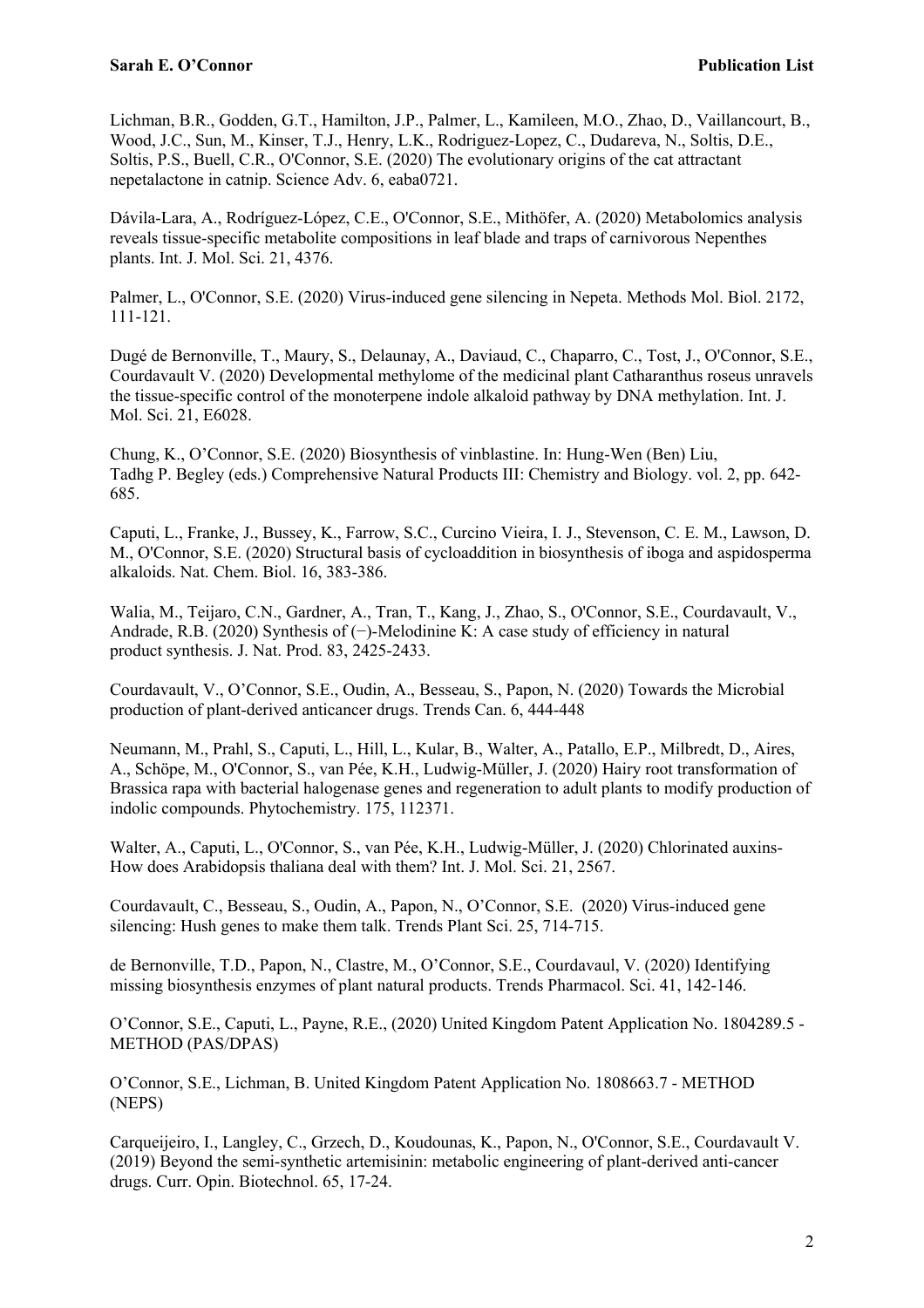Carqueijeiro, I., Langley, C., Grzech, D., Koudouna,s K., Papon, N., O'Connor, S.E., Courdavault V. (2019) Beyond the semi-synthetic artemisinin: metabolic engineering of plant-derived anti-cancer drugs. Curr. Opin. Biotechnol. 65, 17-24.

Yamamoto, K., Takahashi, K., Caputi, L., Mizuno, H., Rodriguez-Lopez, C.E., Iwasaki, T., Ishizaki, K., Fukaki, H., Ohnishi, M., Yamazaki, M., Masujima, T., O'Connor, S.E., Mimura, T. (2019) The complexity of intercellular localisation of alkaloids revealed by single-cell metabolomics. New Phytol. 224, 848-859.

Farrow, S.C., Kamileen, M. O., Caputi, L., Bussey, K., Mundy, J. E.A., McAtee, R.C., Stephenson, C.R. J., O'Connor, S.E. Biosynthesis of an anti-addiction agent from the Iboga plant. (2019) J. Am. Chem. Soc. 141, 12979-12983.

Lichman, B.R., O'Connor, S.E., Kries, H. (2019) Biocatalytic strategies towards [4+2] cycloadditions. Chemistry. 25, 6864-6877.

Lichman, B.R., Kamileen, M.O., Titchiner, G.R., Saalbach, G., Stevenson, C.E.M., Lawson, D.M., O'Connor, S.E. (2019) Uncoupled activation and cyclisation in catmint reductive terpenoid biosynthesis. Nat. Chem. Biol. 15, 71-79.

Johnson, S.R., Bhat, W.W., Bibik, J., Turmo, A., Hamberger, B. (2019) Evolutionary Mint Genomics Consortium, Hamberger B. (2019) A database-driven approach identifies additional diterpene synthase activities in the mint family (Lamiaceae). J. Biol. Chem. 294, 1349-1362.

Franke, J., Kim, J., Hamilton, J.P., Zhao, D., Pham, G.M., Wiegert-Rininger, K., Crisovan, E., Newton, L., Vaillancourt, B., Tatsis, E.C., Buell, C.R., O'Connor, S.E. (2019) Gene discovery in Gelsemium highlights conserved gene clusters in monoterpene indole alkaloid biosynthesis. ChemBioChem (VIP paper) 20, 83-87.

Farrow, S.C., Kamileen, M. O., Meades, J., Ameyaw, B., Xiao, Y., O'Connor, S.E. (2018) Cytochrome P450 and O-methyltransferase catalyze the final steps in the biosynthesis of the antiaddictive alkaloid ibogaine from Tabernanthe iboga. J. Biol. Chem. 293, 13821-13833.

Carqueijeiro, I., Brown, S., Chung, K., Dang, T. T. T., Dugé de Bernonville, T., Lanoue, A., Dang, T. T., Teijaro, C., Paetz, C., Billet, K., Mosquera, A., Oudin, A., Besseau, S., Papon, N., Glévarec, G., Atehortùa, L., Clastre, M., Giglioli-Guivarc'h, N., St Pierre, B., Andrade, R., O'Connor, S., Courdavault, V. (2018) Two tabersonine 6,7-epoxidases start synthesis of lochnericine-type alkaloids in Catharanthus roseus. Plant Physiol. 177, 1473-1486*.*

Carqueijeiro, I., Sepúlveda, L. J., Mosquera, A., Payne, R., Corbin, C., Papon, N., de Bernonville, T. D., Besseau, S., Lanoue, A., Glévarec, G., Clastre, M., St-Pierre, B., Atehortùa, L., Giglioli-Guivarc'h, N., O'Connor, S.E., Oudin, A., Courdavault, V. (2018) Vacuole-Targeted Proteins: Ins and Outs of Subcellular Localization Studies. Methods Mol. Biol. 1789, 33-54.

The Mint Consortium. (2018) Phylogenomic mining of the mints: elucidating evolution in a chemically diverse clade. Mol. Plant. 11, 1084-1096.

Dang, T.T.T., Franke, J., Carqueijeiro, I., Langley, C., Courdavault, V., O'Connor, S.E. (2018) Cyclization vs. aromatization: The substrate-guided double face of cytochrome P450 homologues provides entry into both sarpagan and β-carboline alkaloids. Nat. Chem. Biol. 14, 760-763.

Caputi, L., Franke, J., Farrow, S.C., Chung, K., Payne, R.M.E., Nguyen, T.-D., Dang, T. T. T., Carqueijeiro, I.S.T., Koudounas, K., Dugé de Bernonville, T., Ameyaw, B., Jones, D.M., Vieira, I. J.C., Courdavault, V., O'Connor, S.E. (2018) Missing enzymes in the biosynthesis of the anticancer drug vinblastine in Madagascar periwinkle. Science. 360, 1235-1239.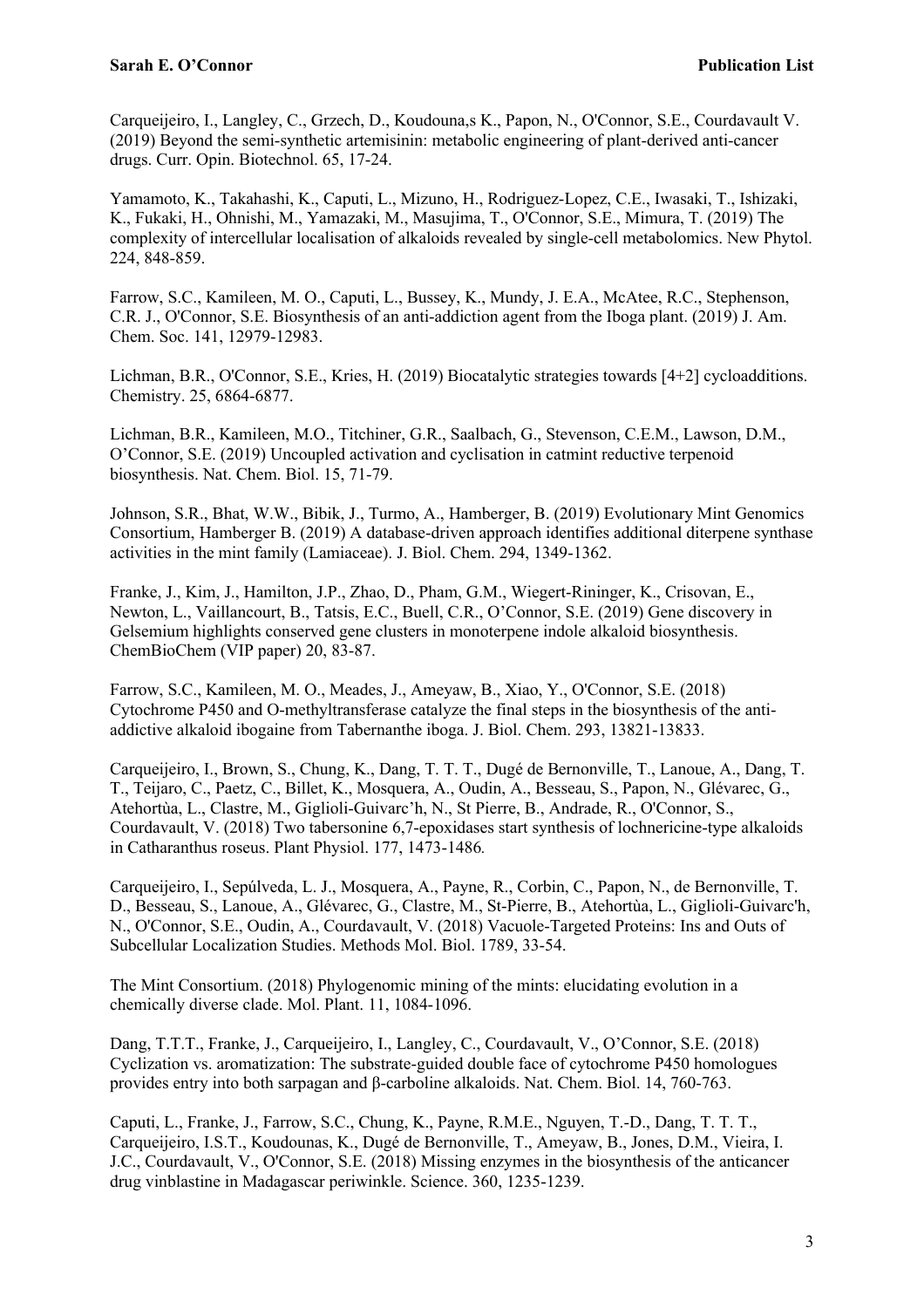Casini, A., Chang, F.-Y., Eluere, R., King, A., Young, E., Dudley, Q., Karim, A., Pratt, K., Bristol, C., Forget, A., Ghodasara, A., Warden-Rothman, R., Gan, R., Cristofaro, A., Espah Borujeni, A., Ryu, M.-H., Li, J., Kwon, Y., Wang, H., Tatsis, E., Rodriguez-Lopez, C., O'Connor, S., Medema, M., Fischbach, M., Jewett, M., Voigt, C., Gordon, D.B. (2018) A Pressure Test to Make 10 Molecules in 90 Days: External Evaluation of Methods to Engineer Biology. J. Am. Chem. Soc. 140, 4302-4316.

Carqueijeiro, I., Dugé de Bernonville, T., Lanoue, A., Dang, T.T., Teijaro, C., Paetz, C., Billet, K., Mosquera, A., Oudin, A., Besseau, S., Papon, N., Glévarec, G., Atehortùa, L., Clastre, M., Giglioli-Guivarc'h, N., Schneider, B., St Pierre, B., Andrade, R., O'Connor, S., Courdavault, V. (2018) A novel BAHD acyltransferase catalyzing 19-O-acetylation of tabersonine derivatives in roots of Catharanthus roseus enables combinatorial synthesis of new-to-nature monoterpene indole alkaloids. Plant J. 94, 469-484

Stavrinides, A.K., Tatsis, E.C., Dang, T.T., Caputi, L., Stevenson, C.E.M., Lawson, D.M., Schneider, B., O'Connor, S.E. (2018) Discovery of a short chain dehydrogenase from Catharanthus roseus that produces a novel monoterpene indole alkaloid. ChemBioChem. *(VIP paper).* 19, 940-948.

Sherden, N.H., Lichman, B., Caputi, L., Zhao, D., Kamileen, M.O., Buell, C.R., O'Connor, S.E.. (2018) Identification of Iridoid Synthases from *Nepeta* species: Iridoid cyclization does not determine nepetalactone stereochemistry. Phytochemistry. 145, 48-56.

Patallo, E. P., Walter, A., Milbredt, D., Thomas, M., Neumann, M., Caputi, L., O'Connor, S., Ludwig-Müller, J., van Pée, K.-H. (2017) Strategies to Produce Chlorinated Indole-3-Acetic Acid and Indole-3-Acetic Acid Intermediates. ChemistrySelect. 2, 11148-11153.

Kries, H., Franziska Kellner, F. Kamileen, M.O., O'Connor, S.E. (2017) Inverted stereocontrol of iridoid synthase in snapdragon. J. Biol. Chem. 292, 14659-14667

Dang, T.T.T., Franke, J., Tatsis, E., O'Connor, S.E. (2017) Dual catalytic activity of a cytochrome P450 controls bifurcation at a metabolic branch point of alkaloid biosynthesis in Rauwolfia serpentina. Angew. Chem. Intl. Ed. 56, 9440-9444.

Larsen, B., Fuller, V.L., Pollier, J., Van Moerkercke, A., Schweizer, F., Payne, R.E.M., O'Connor, S.E., Goossens, A., Halkier, B.A. (2017) Identification of iridoid glucoside transporters in Catharanthus roseus. Plant Cell Physiol. 58, 1507-1518.

**\*** Tatsis, E.C., Carqueijeiro, M.I.S.T, Dugé de Bernonville, T., Franke, J., Dang, T.T., Oudin, A., Lanoue, A., Lafontaine, F., Stavrinides, A.K., Clastre ,M., Courdavault, V., O'Connor., S.E. (2017) A three enzyme system to generate the Strychnos alkaloid scaffold from a central biosynthetic intermediate. Nat. Commun. 8, 316.

Leisner, C.P., Conway, M.E., Buell, C.R., Kamileen, M.O., O'Connor, S.E. (2017) Differential iridoid production as revealed a diversity panel of 84 cultivated and wild blueberry species. PloS One. 12, e0179417.

Dugé de Bernonville, T., Carqueijeiro, I., Lanoue, A., Lafontaine, F., Sánchez Bel, .P, Liesecke, F., Musset, K., Oudin, A., Glévarec, G., Pichon, O., Besseau, S., Clastre, M., St-Pierre, B., Flors, V., Maury, S., Huguet, E., O'Connor, S.E., Courdavault, V. (2017) Folivory elicits a strong defense reaction in Catharanthus roseus: metabolomic and transcriptomic analyses reveal distinct local and systemic responses. Sci. Rep. 7, 40453.

Payne, R.M.E., Xu, D., Foureau, E., Soares Teto Carqueijeiro, M. I., Oudin, A., Dugé de Bernonville, T., Novak, V., Burow, M., Olsen, C.-E., Jones, D.M., Tatsis, E.C., Pendle, A., Halkier, B.A., Geu-Flores, F., Courdavault, V., Nour-Eldin, H.H., O'Connor, S.E. (2017) An NPF transporter exports a central monoterpene indole alkaloid intermediate from the vacuole. Nature Plants. 3, 16208.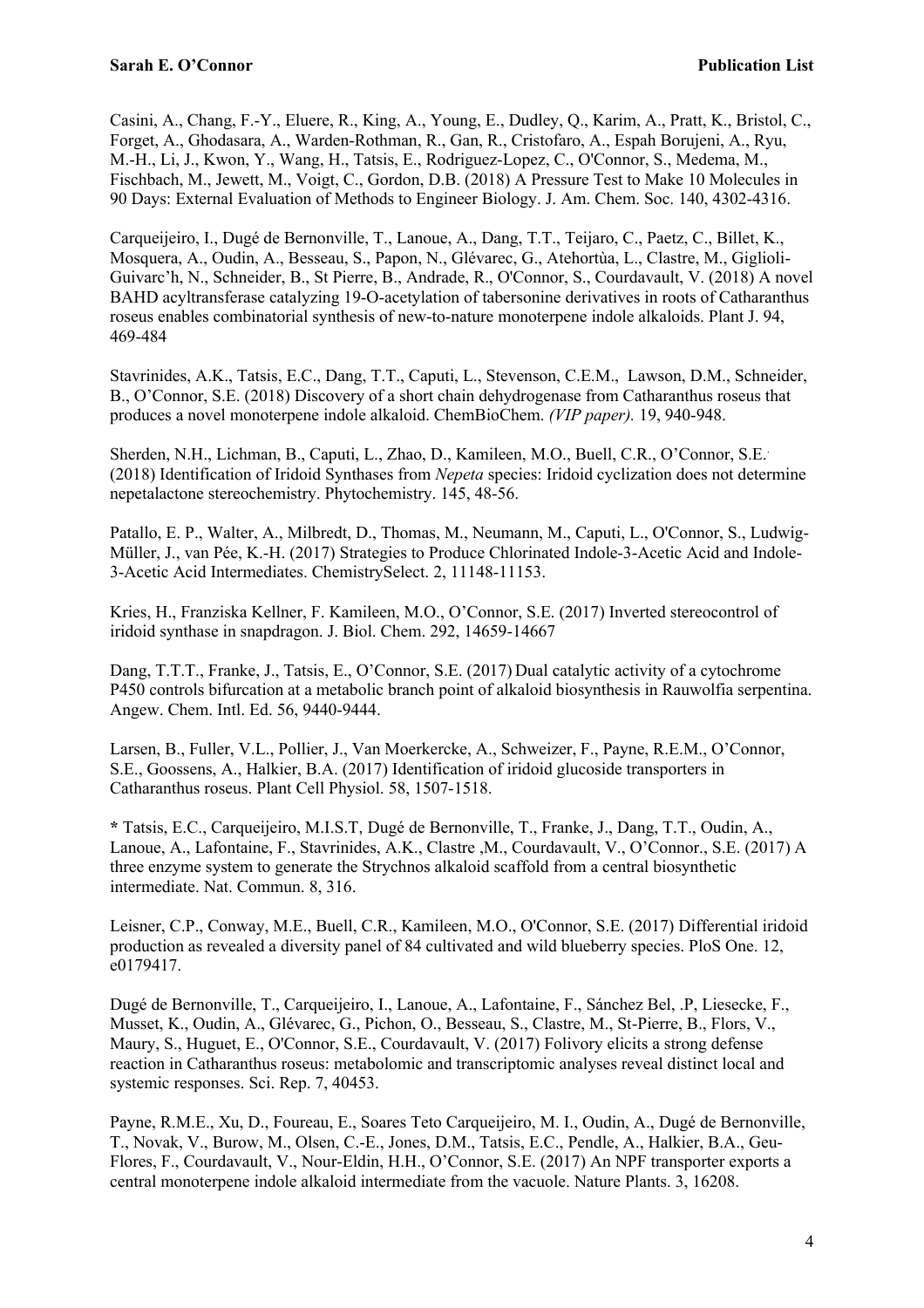Jakubczyk, D., Caputi, L., Stevenson, C.E., Lawson, D.M., O'Connor, S.E. (2016) Structural characterization of EasH (Aspergillus japonicus) - an oxidase involved in cycloclavine biosynthesis. Chem. Comm. 52, 14306-14309.

Jakubczyk, D., O'Connor, S. (2016) Ergot alkaloids. RSC Drug Discovery Series. 50, 379-397.

Parage, C., Foureau, E., Kellner, F., Burlat, V., Mahroug, S., Lanoue, A., Dugé de Bernonville, T., Londono, M.A., Carqueijeiro, I., Oudin, A., Besseau, S., Papon, N., Glévarec, G., Atehortùa, L., Giglioli-Guivarc'h, N., St-Pierre, B., Clastre, M., O'Connor, S.E., Courdavault, V. (2016) Class II cytochrome p450 reductase governs the biosynthesis of alkaloids. Plant Physiol. 172, 1563-1577.

Tatsis, E.C., O'Connor, S.E. (2016) New developments in engineering plant metabolic pathways. Curr. Opin. Biotech. 42, 126-132.

Stavrinides, A., Tatsis, E.C., Caputi, L., Foureau, E., Stevenson, C.E.M., Lawson, D.M., Courdavault, V., O'Connor, S.E. (2016) Structural investigation of heteroyohimbine alkaloid synthesis reveals active site elements that control stereoselectivity. Nat. Commun. 12116.

Kries, H., Caputi, L., Stevenson, C.E., Kamileen, M.O., Sherden, N.H., Geu-Flores, F., Lawson, D.M., O'Connor, S.E. (2016) Structural determinants of reductive terpene cyclization in iridoid biosynthesis. Nat. Chem. Biol. 12, 6-8.

Kries, H., O'Connor, S.E. (2016) Biocatalysts from alkaloid producing plants. Curr. Opin. Chem. Biol. 31, 22-30.

Alagna, F., Geu-Flores, F., Kries, H., Panara, F., Baldoni, L., O'Connor, S.E., Osbourn, A. (2015) Identification and characterization of the iridoid synthase involved in oleuropein biosynthesis in Olive (Olea europaea) Fruits. J. Biol. Chem. 29, 5542-5545.

Brown, S., O'Connor, S. (2015) Halogenase engineering for the generation of novel natural products. Chembiochem 6, 2129-2135.

O'Connor, S.E. (2015) Metabolic engineering of secondary metabolism. Ann. Rev. Gen. 49, 71-94.

Dugé de Bernonville, T., Foureau, E., Parage, C., Lanoue, A., Clastre, M., Londono, M.A., Oudin, A., Houillé, B., Papon, N., Besseau, S., Glévarec, G., Atehortùa, L., Giglioli-Guivarc'h, N., St-Pierre, B., De Luca, V., O'Connor, S.E., Courdavault, V. (2015) Characterization of a second secologanin synthase isoform producing both secologanin and secoxyloganin allows enhanced de novo assembly of a Catharanthus roseus transcriptome. BMC Genomics 16, 619.

Patron, N. J.,...O'Connor, S.,...Haseloff, J. (2015) Standards for plant synthetic biology: a common syntax for exchange of DNA parts. New Phytol. 208, 13-19.

Van Moerkercke, A., Steensma, P., Schweizer, F., Pollier, J., Gariboldi, I., Payne, R., Vanden Bossche, R., Miettinen, K., Espoz, J., Purnama, P.C., Kellner, F., Seppänen-Laakso, T., O'Connor, S.E., Rischer, H., Memelink, J., Goossens, A. (2015) The bHLH transcription factor BIS1 controls the iridoid branch of the monoterpenoid indole alkaloid pathway in Catharanthus roseus. Proc. Natl. Acad. Sci. USA 112, 8130-8135.

Kellner, F., Geu-Flores, F., Sherden, N.H., Brown, S., Courdavault, V., O'Connor, S.E. (2015) Discovery of a P450-catalyzed step in vindoline biosynthesis: a link between the aspidosperma and eburnamine alkaloids. Chem. Commun. 51, 7626-7628.

Kellner, F., Kim, J. Clavijo, B.J., Hamilton, J.P., Childs, K.L., Vaillancourt, B., Cepela, J., Steuernagel, B., Clissold, L., McLay, K., Buell, C.R., O'Connor, S.E. (2015) Genome biology elucidation of plant natural product biosynthesis. Plant J. 82, 680-692.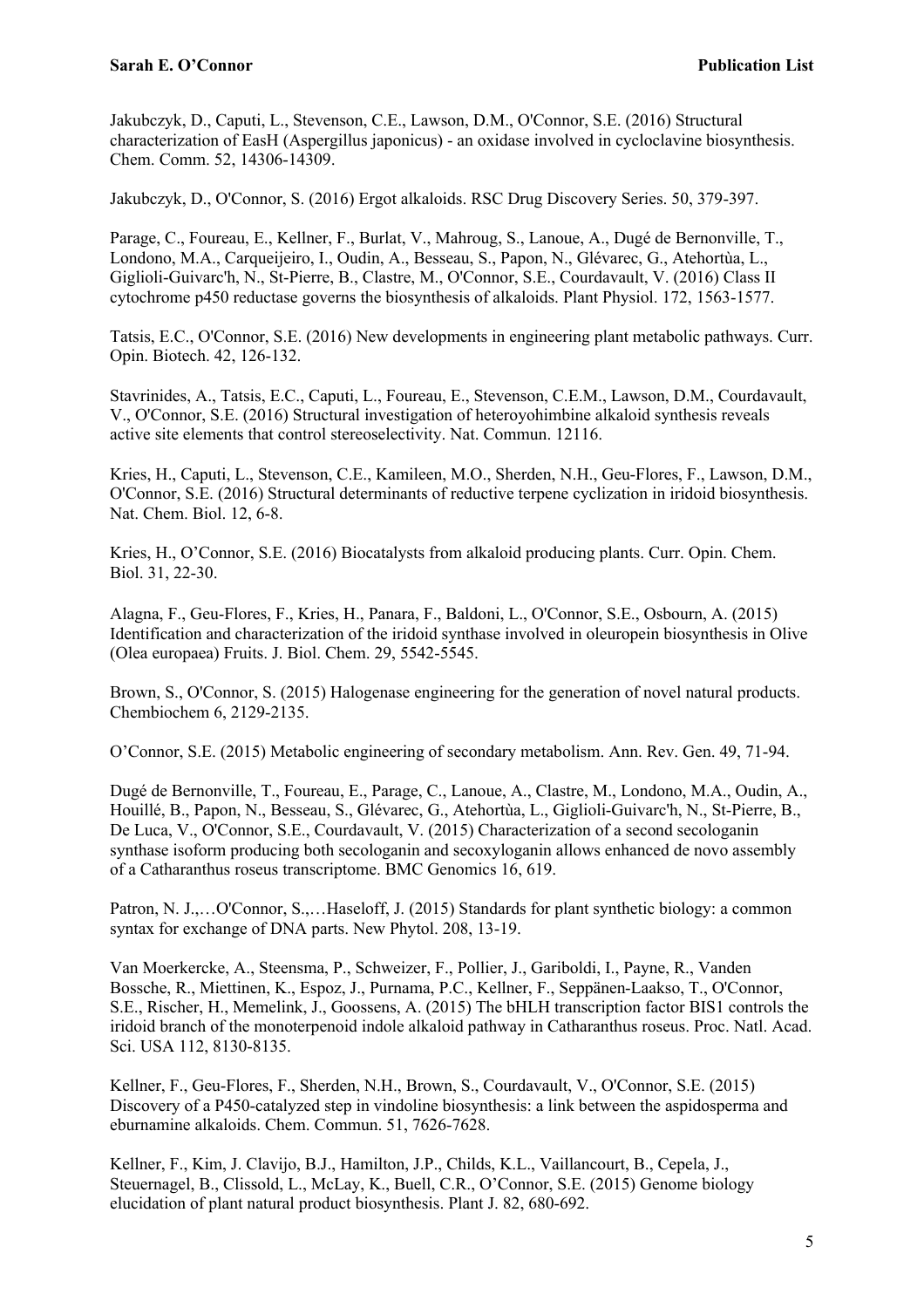Brown, S., Clastre, M., Courdavault, V. O'Connor, S.E. (2015) De novo production of the plantderived alkaloid strictosidine in yeast. Proc. Natl. Acad. Sci. USA 112, 3205-3210.

Jakubczyk, D., Caputi, L., Hatsch, A., Nielsen, C.A.F., Diefenbacher, M., Klein, J., Molt, A., Schröder, H., Cheng, J. Z., Naesby, M., O'Connor, S.E. (2015) Discovery and reconstitution of the cycloclavine biosynthetic pathway - enzymatic formation of a cyclopropyl group. Angew. Chem. Int. Ed. Engl. 54, 5117-5121.

Stavrinides, A., Tatsis, E.C., Foureau, E., Caputi, L., Kellner, F., Courdavault, V., O'Connor, S.E. (2015) Unlocking the diversity of alkaloids in Catharanthus roseus: nuclear localization suggests metabolic channeling in secondary metabolism. Chem. Biol. 19, 336-341.

Munkert, J., Pollier, J., Miettinen, K., Van Moerkercke, A., Payne, R., Müller-Uri, F., Burlat, V., O'Connor, S.E., Memelink, J., Kreis, W., Goossens, A. (2015) Iridoid synthase activity is common among the plant progesterone 5β-reductase family. Mol. Plant 8, 136-152.

Lindner, S., Geu-Flores, F., Bräse, S., Sherden, N.H., O'Connor, S.E. (2014) Conversion of substrate analogs suggests a Michael cyclization in iridoid biosynthesis. Chem. Biol. 21, 1452-1456.

O'Connor, S.E., Brutnell, T.P. (2014) Growing the future: synthetic biology in plants. Curr. Opin. Plant Biol. 19, iv-v.

Nielsen, C.A. F., Folly, C., Hatsch, A., Molt, A., Schröder, H., O'Connor, S.E., Naesby, M. (2014) The important ergot alkaloid intermediate chanoclavine-I produced in the yeast Saccharomyces cerevisiae the combined action of EasC and EasE Aspergillus japonicus. Microb Cell Fact. 13, 95.

Jakubczyk, D., Cheng, J.Z., O'Connor, S.E. (2014) Biosynthesis of the ergot alkaloids. Nat. Prod. Rep. 31, 1328-1338.

Besseau, S., Kellner, F., Lanoue, A., Thamm, A. M., Salim, V., Schneider, B., Geu-Flores, F., Höfer, R., Guirimand, G., Guihur, A., Oudin, A., Glevarec, G., Foureau, E., Papon, N., Clastre, M., Giglioli-Guivarc'h, N., St-Pierre, B, Werck-Reichhart, D., Burlat, V., De Luca, V., O'Connor, S.E., Courdavault, V. (2013) A pair of tabersonine 16-hydroxylases initiates the synthesis of vindoline in an organ-dependent manner in Catharanthus roseus. Plant Physiol. 163, 1792-1803.

Runguphan, W., O'Connor, S.E. (2013) Diversification of monoterpene indole alkaloid analogs through cross-coupling. Org. Lett. 15, 2850-2853.

Glenn, W.S., Runguphan, W., O'Connor, S.E. (2013) Recent progress in the metabolic engineering of alkaloids in plant systems. Curr Opin Biotechnol. 24, 354-365.

O'Connor, S.E., Gibbons, S. (2013) Editorial: Modern methods in plant natural products themed issue. Nat. Prod. Rep. 30, 483-484.

Góngora-Castillo, E., Childs, K.L., Fedewa, G., Hamilton, J.P., Liscombe, D.K., Magallanes-Lundback, M., Mandadi, K. K., Nims, E., Runguphan, W., Vaillancourt, B., Varbanova-Herde, M., Dellapenna, D., McKnight, T.D., O'Connor, S., Buell, C.R. (2012) Development of transcriptomic resources for interrogating the biosynthesis of monoterpene indole alkaloids in medicinal plant species. PLoS One. 7, e52506.

Geu-Flores, F., Sherden, N.H., Courdavault, V., Burlat, V., Glenn, W. S., Wu, C., Nims, E., Cui, Y., O'Connor, S.E. (2012) An alternative route to cyclic terpenes by reductive cyclization in iridoid biosynthesis. Nature. 492, 138-142.

DellaPenna D., O'Connor S.E. (2012) Plant science. Plant gene clusters and opiates. Science 336,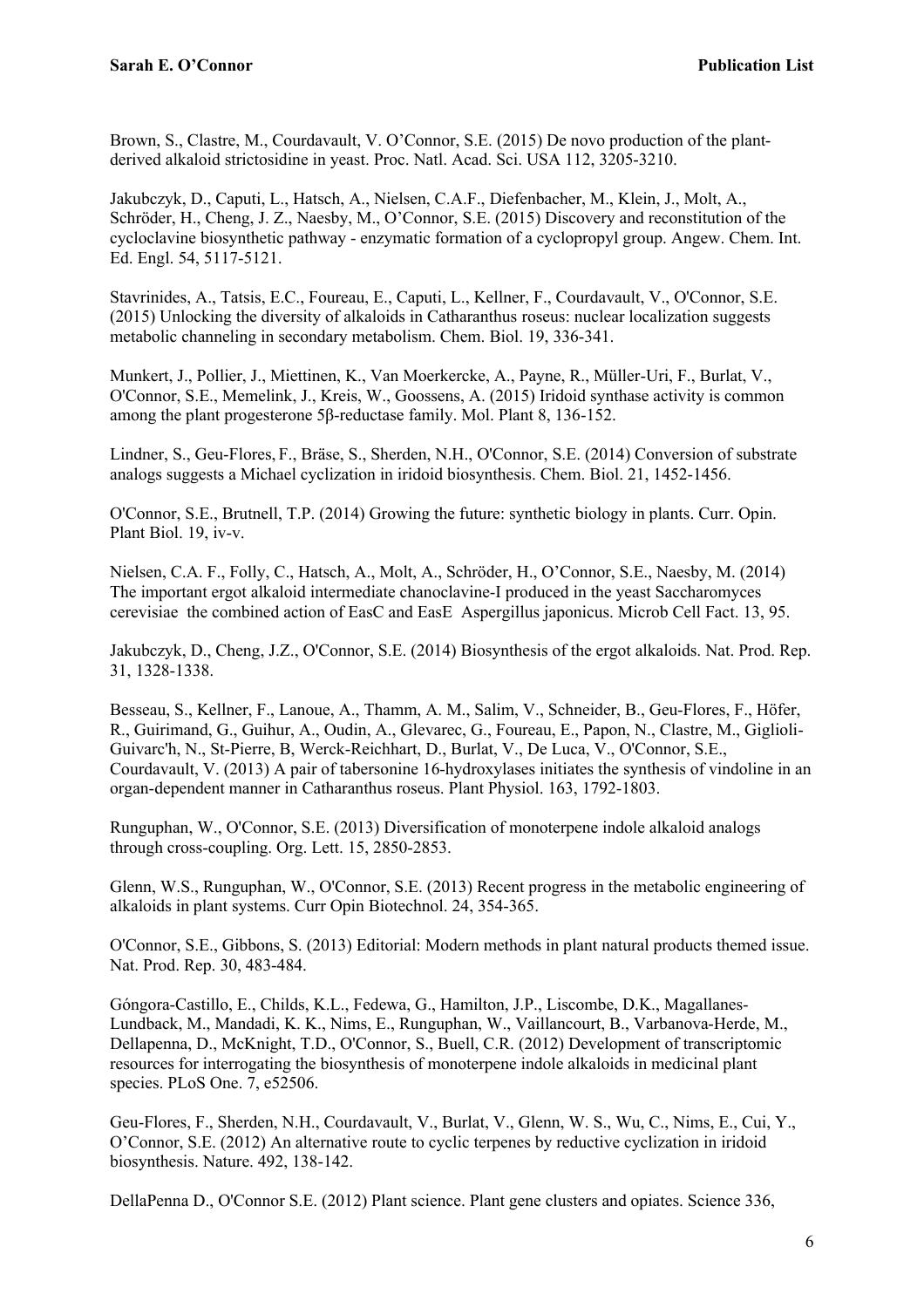1648-1649 (invited perspective).

Glenn, W. S., Runguphan, W., O'Connor, S.E. (2012) Recent progress in the metabolic engineering of alkaloids in plant systems. Curr. Opin. Biotechnol. 24, 354-365.

Glenn, W. S., Runguphan, W., O'Connor, S.E. (2012) Redesign of a dioxygenase in morphine biosynthesis. Chem. Biol. 19, 674-678.

Ruff, B.M. Brase, S., O'Connor, S.E. (2012) Biocatalytic production of tetrahydroisoquinolines. Tetrahedron Lett. 53, 1071-1074.

O'Connor S.E. (2012) Strategies for engineering plant natural products: the iridoid-derived monoterpene indole alkaloids of Catharanthus roseus. Meth. Enzymology 515 189-206.

O'Connor, S.E. (2012) Alkaloids. Natural Products in Chemical Biology, 209-237.

Panjikar, S., Stoeckigt, J., O'Connor, S., Warzecha, H. (2012) The impact of structural biology on alkaloid biosynthesis research. Nat. Prod. Rep. 29, 1176-1200.

Glenn, W., Nims, N.E., O'Connor, S.E. (2011) Reengineering a tryptophan halogenase to preferentially chlorinate a direct alkaloid precursor. J. Am. Chem. Soc. 133, 19346-19349.

Hicks, M.A., Barber II, A.E., Giddings, L.A., O'Connor, S.E., Babbitt, P.C. (2011) The evolution of function in strictosidine synthase-like proteins. Proteins. 79, 3082-3098.

Liscombe, D.K., O'Connor, S.E. (2011) A virus-induced gene silencing approach to understanding alkaloid metabolism in Catharanthus roseus. Phytochemistry. 72, 1969-1977.

Goetz, K.A., Coyle, C.M., Cheng, J.Z., O'Connor, S.E., Panaccione, D.M. (2011) Ergot clusterencoded catalase is required for synthesis of chanoclavine-I in Aspergillus fumigatus. Curr. Gen. 57, 201-211.

Giddings, L.A., Liscombe, D.K., Hamilton, J.P., Childs, K.L., DellaPenna, D., Buell, C.R., O'Connor, S.E. (2011) A stereoselective hydroxylation step of alkaloid biosynthesis in Catharanthus roseus. J. Biol. Chem. 286, 16751-16757.

Runguphan, W., Xudong, Q., O'Connor, S.E. (2010) Integrating carbon-halogen bond formation into medicinal plant metabolism. Nature. 468, 461-464.

Liscombe, D.K. Usera, A.R., O'Connor, S.E. (2010) A homolog of tocopherol C-methyltransferases catalyzes N-methylation in anticancer alkaloid biosynthesis. Proc. Natl. Acad. Sci. USA 107, 18793- 18798.

Cheng, J.Z., Coyle, C. M., Panaccione, D.M., O'Connor, S.E. (2010) Controlling a structural branch point in ergot alkaloid biosynthesis. J. Am. Chem. Soc. 132, 12835-12837.

Bernhardt, P., Usera, A.R., O'Connor, S.E. (2010) Biocatalytic asymmetric formation of tetrahydrobeta-carbolines. Tetrahedron Lett. 51, 4400-4402.

Coyle, C.M., Cheng, J.Z., O'Connor, S.E., Panaccione, D.M. (2010) An old yellow enzyme required for ergot alkaloid biosynthesis in Aspergillus fumigatus and its role at the branch point between A. fumigatus and Claviceps purpurea ergot alkaloid pathways. App. Environ. Microbiol. 76, 3898-3903.

Cheng, J. Z., Coyle, C. M., Panaccione, D. M., O'Connor, S.E. (2010) A role for old yellow enzyme in ergot alkaloid biosynthesis. J. Am. Chem. Soc. 132, 1776-1777.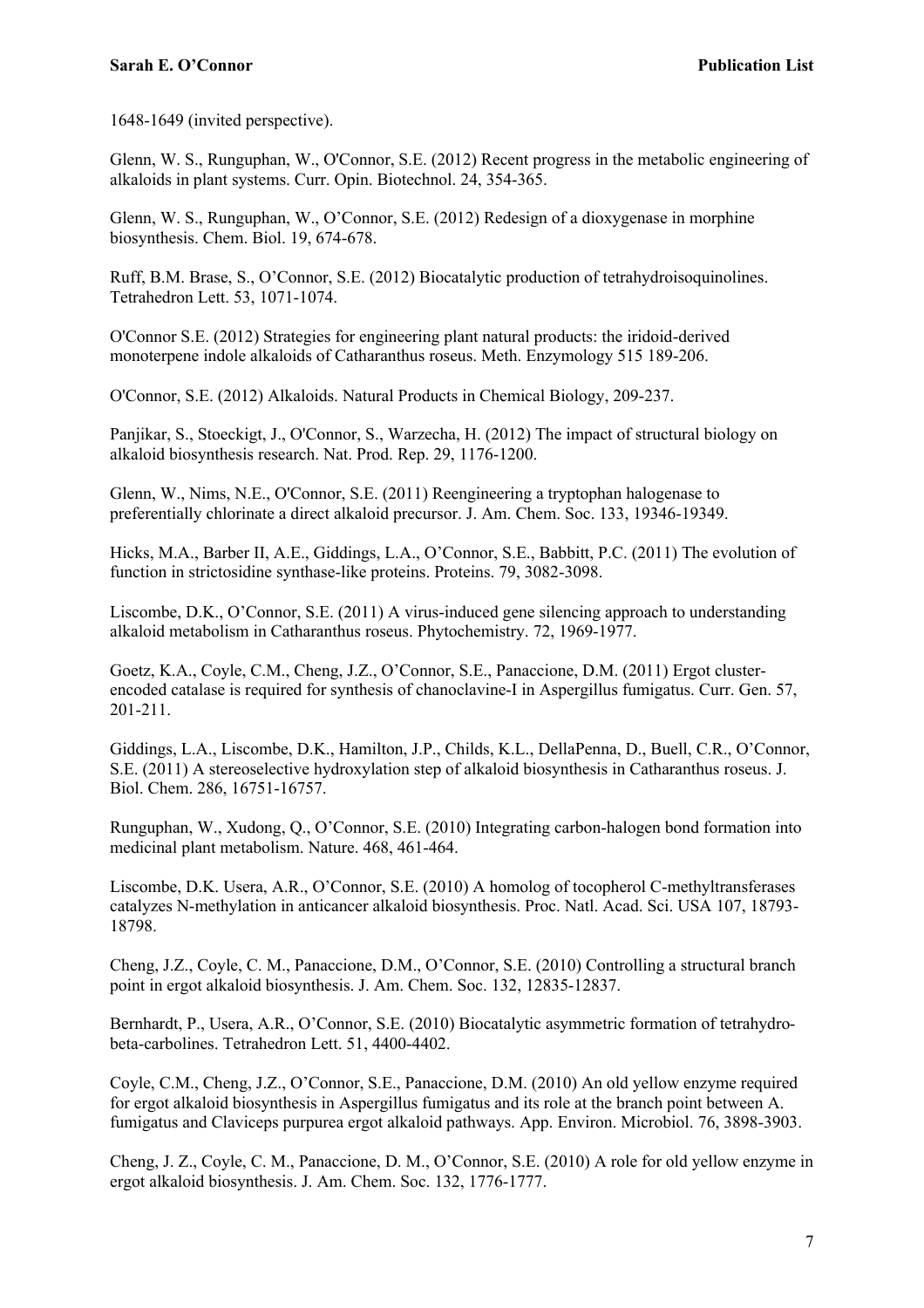O'Connor, S.E. "Alkaloids" in Comprehensive Natural Products II. L. Mander, H.-W. Lui, Eds. Elsevier: Oxford, 2010; Vol. 1, pp. 977–1007.

Bernhardt, P., Yerkes, N., O'Connor, S.E. (2009) Bypassing stereoselectivity in the early steps of alkaloid biosynthesis. Org. Bio. Chem. 7, 4166-4168.

Bernhardt, P., O'Connor, S.E. (2009) Synthesis and biochemical evaluation of des-vinyl secologanin aglycones with alternate stereochemistry. Tetrahedron Lett. 50, 7118-7120.

Lee, H.-Y., Yerkes, N., O'Connor, S.E. (2009) Aza-tryptamine substrates in monoterpene indole alkaloid biosynthesis. Chem. Biol. 16, 1225-1229.

Runguphan, W. Maresh, J.J., O'Connor, S.E. (2009) Silencing of tryptamine biosynthesis for production of unnatural alkaloids in plant culture. Proc. Natl. Acad. Sci. USA 106, 13673-13678.

Bernhardt, P., Yerkes, N., O'Connor, S.E. (2009) Chemo-enzymatic synthesis of heteroyohimbine alkaloid stereoisomers. Org. Biomol. Chem. 7, 4166-4168.

Usera, A.R., O'Connor, S.E. (2009) Mechanistic advances in plant natural product enzymes. Curr. Opin. Chem. Biol. 13, 485-491.

Leonard, E., Runguphan, W., O'Connor, S., Prather, K.J. (2009) Opportunities in metabolic engineering to enable scalable alkaloid production. Nat. Chem. Biol. 5, 292-300.

Bernhardt, P., O'Connor, S.E. (2009) Opportunities for enzyme engineering in natural product biosynthesis. Curr. Opin. Chem. Biol. 13, 35-42.

Runguphan, W., O'Connor, S.E. (2009) Metabolic reprogramming of periwinkle plant culture. Nat. Chem. Biol. 5, 151-153.

Friedrich, A., Brase, S., O'Connor, S.E. (2009) Synthesis of 4-, 5-, 6- and 7-azido tryptamines, Tetrahedron Lett. 50, 75-76.

O'Connor, S.E. (2009) peer reviewed chapter "Elucidation of Natural Product Pathways in Plants" for "Plant-derived natural products; Synthesis, function and application" Springer, A. E. Osbourn, V. Lanzotti, Ed.

Maresh, J., Giddings, L.A., Friedrich, A., Loris, E.A., Panjikar, S., Stockigt, J., Peters, B., O'Connor, S.E. (2008) Strictosidine Synthase: Mechanism of a Pictet-Spengler catalyzing enzyme. J. Am. Chem. Soc. 130, 710-723.

Yerkes, N., Wu, J., McCoy, E., Galan, M.C., Chen, S., O'Connor, S.E. (2008) Substrate specificity and diastereoselectivity of strictosidine glucosidase. Bioorg. Med. Chem. Lett. 18, 3095-3098.

O'Connor, S.E. (2008) Alkaloid Biosynthesis. in: Encyclopedia of Chemical Biology. WileyBlackwell, T. Begley Ed.

McCoy, E., O'Connor, S.E. (2008) Natural products from plant cell culture. Prog Drug Res. 65, 331- 370.

Galan, M.C., McCoy, E., O'Connor, S.E. (2007) Chemoselective derivatization of unnatural alkaloids in periwinkle. Chem. Comm. 3249-3251.

Bernhardt, P., McCoy, E., O'Connor, S.E. (2007) Rapid identification of enzyme variants for reengineered alkaloid biosynthesis in periwinkle. Chem. Biol. 14, 888-897.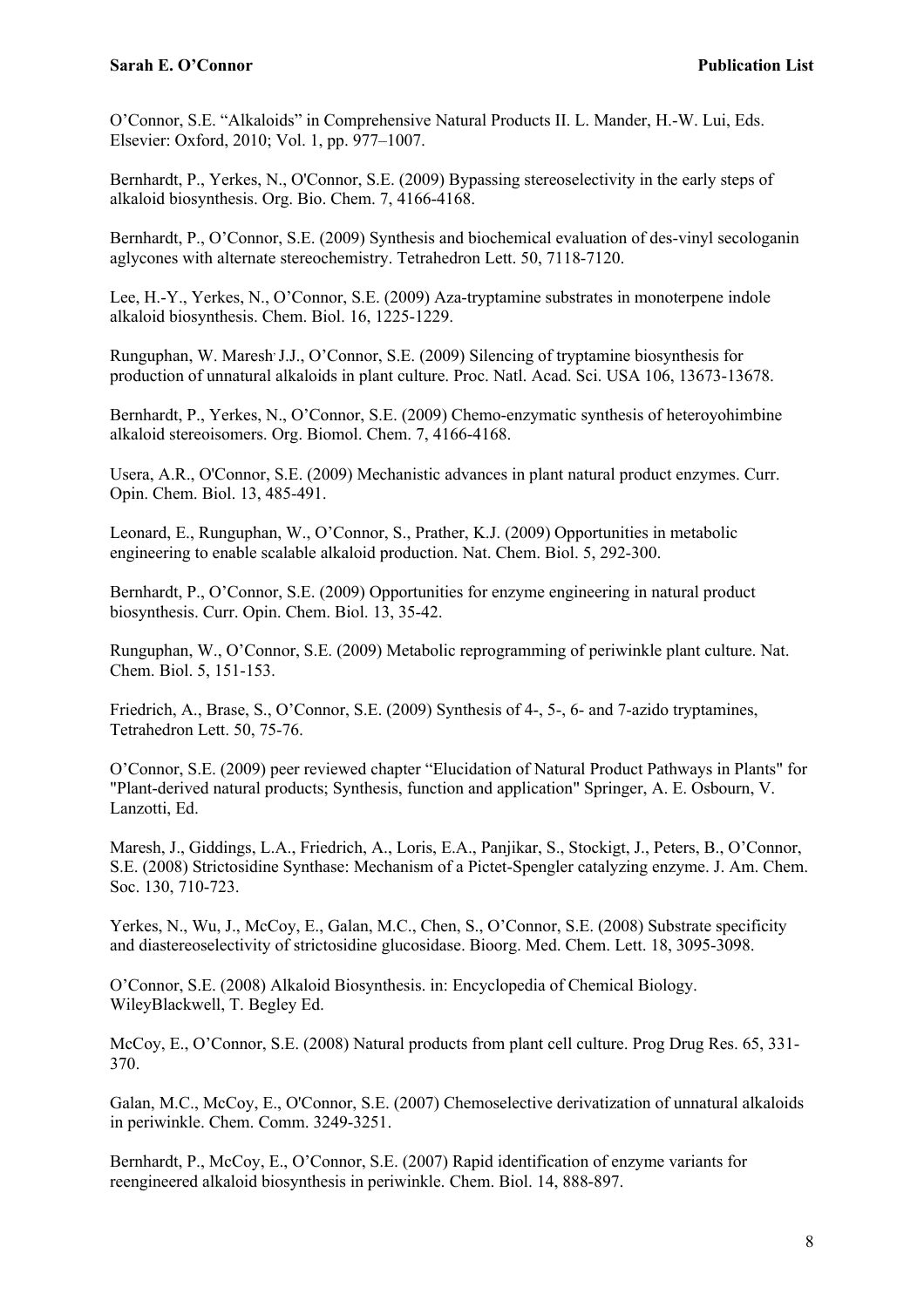Chen, S., Galan, M.C., Coltharp, C., O'Connor, S.E. Redesign of a central enzyme in alkaloid biosynthesis. (2006) Chem. Biol. 13, 1137-1141.

McCoy, E., O'Connor, S.E. (2006) Directed biosynthesis of alkaloid analogs in the medicinal plant Catharanthus roseus. J. Am. Chem. Soc. 128, 14276-14277.

O'Connor, S.E., Maresh, J.M. (2006) Chemistry and biology of terpene indole alkaloid biosynthesis. Nat. Prod. Rep. 23, 532-547.

Galan, M.C., O'Connor, S.E. (2006) Semisynthesis of secologanin derivatives. Tetrahedron Lett. 47, 1563-1565.

McCoy, E., Galan, M.C., O'Connor, S.E. (2006) Substrate specificity of strictosidine synthase. Bioorg. Med. Chem. Lett. 16, 2475-2478.

O'Connor, S.E., McCoy, E.M. (2006) Terpene indole alkaloid biosynthesis. Rec. Adv. Phytochem. 40, 1-22.

Vaillancourt, F.H., Yeh, E., Vosburg, D.A., O'Connor, S.E., Walsh, C.T. (2005) Cryptic chlorination a non-haem iron enzyme during cyclopropyl amino acid biosynthesis. Nature. 436, 1191-1194.

Hicks, L.M., O'Connor, S.E., Mazur, M.T., Walsh, C.T., Kelleher, N.L. (2004) Mass spectrometric interrogation of thioester-bound intermediates in the initial stages of epothilone biosynthesis. Chem. Biol. 11, 327-335.

Couch, R., O'Connor, S.E., Seidle, H., Walsh, C.T., Parry, R. (2004) Characterization of CmaA, an adenylation-thiolation didomain enzyme involved in the biosynthesis of coronatine. J. Bacter. 186, 35- 42.

O'Connor, S.E., Walsh, C.T., Liu, F. (2003) Biosynthesis of epothilone intermediates with alternate starter units: Engineering polyketide-nonribosomal interfaces. Angew. Chem. Int. Ed. 42, 3917-3921.

Walsh, C.T., O'Connor, S.E., Schneider, T.L. (2003) Polyketide-nonribosomal peptide epothilone antitumor agents: the EpoA, B, C subunits. J. Indus. Microbiol. Biotech. 30, 448-455.

O'Connor, S.E., Chen, H., Walsh, C.T. (2002) Enzymatic assembly of epothilones: EpoC synthase and reconstitution of the EpoA/B/C PKS/NRPS/PKS interfaces. Biochemistry 41 5685-5694.

Schneider, T.L., Walsh, C.T., O'Connor, S.E. (2002) Utilization of alternate substrates by the first three modules of the epothilone synthetase assembly line. J. Am. Chem. Soc. 124, 11272-11273.

Chen, H., Hubbard, B.K., O'Connor, S.E., Walsh, C.T. (2002) Formation of beta-hydroxy histidine in the biosynthesis of nikkomycin antibiotics. Chem. Biol. 9, 103-112.

Chen, H., O'Connor, S., Cane, D.E., Walsh, C.T. (2001) Epothilone biosynthesis: assembly of the methylthiazolylcarboxy starter unit on the EpoB subunit. Chem. Biol. 8, 899-912.

Chen, H., Thomas, M.G., O'Connor, S.E., Hubbard, B.K., Burkart, M.D., Walsh, C.T. (2001) Aminoacyl-S-enzyme intermediates in b-hydroxylations and a,b-desaturations of amino acids in peptide antibiotics. Biochemistry 40, 11651-11659.

O'Connor, S.E., Pohlmann, J., Imperiali, B., Saskiawan, I., Yamamoto, K. (2001) Probing the effect of the outer saccharide residues of N-Linked glycans on peptide conformation. J. Am. Chem. Soc. 123, 6187-6188.